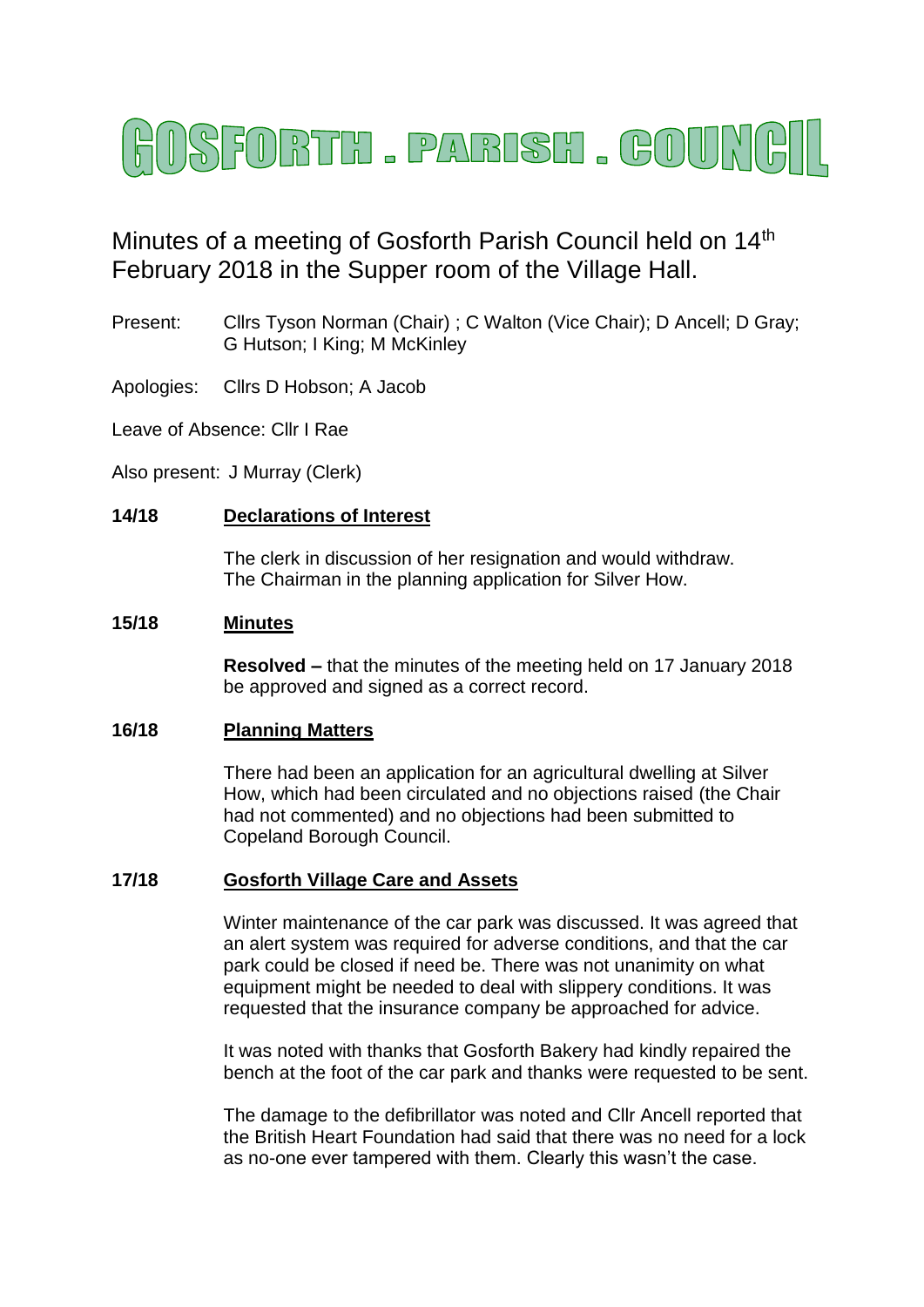Cllr Ancell had kindly said that he would replace the damaged pads and investigate a lock keypad, and put in a note in the cabinet to say whether the defibrillator could be located in the interim.

While no decisions were reached on longer-term maintenance, it was suggested a sum of money be ring-fenced in the budget to meet the cost of materials and that a donation box be set up in the shop. However, until there was a locked cabinet, no decision could be taken.

It was requested whether Mrs Ancell would be willing to demonstrate how the defibrillator worked. Alternatively, a local first responder could be approached.

Cllr Gray put forward an offer from the Rotary to continue pruning work on the car park, which was gratefully accepted.

## **18/18 Roads**

The Chairman had requested this item on the agenda. He was concerned at the number of potholes and the deterioration to drain covers and it was requested that this concern be passed on to the county councillor.

It was also noted that the flooding risk at Longacre continued and that the residents had approached the local MP and Cumbria County Council. The Parish Council had also acknowledged that they had been copied into the correspondence and had also been in touch with the County Council.

(Update since from the County Councillor: Gullies have been cleaned and the culvert is on a list for action. The field flooding is still be looked at).

The changes to street lighting had been noted at the previous meeting and there had been no update between meetings. (Update since: light outside Lion and Lamb to be repaired; no light outside Denton House; light outside Globe and Wheatsheaf to be installed).

## **19/18 Meetings**

The 3-tier meeting was scheduled for 1<sup>st</sup> March (Action since: postponed)

Discussions were continuing in respect of date and time for the Parish Council Forum.

Cllr Hutson had attended the enablers meeting with Sellafield. Of note, was the proposed introduction of a park and ride at Greengarth picking up in Gosforth and Seascale.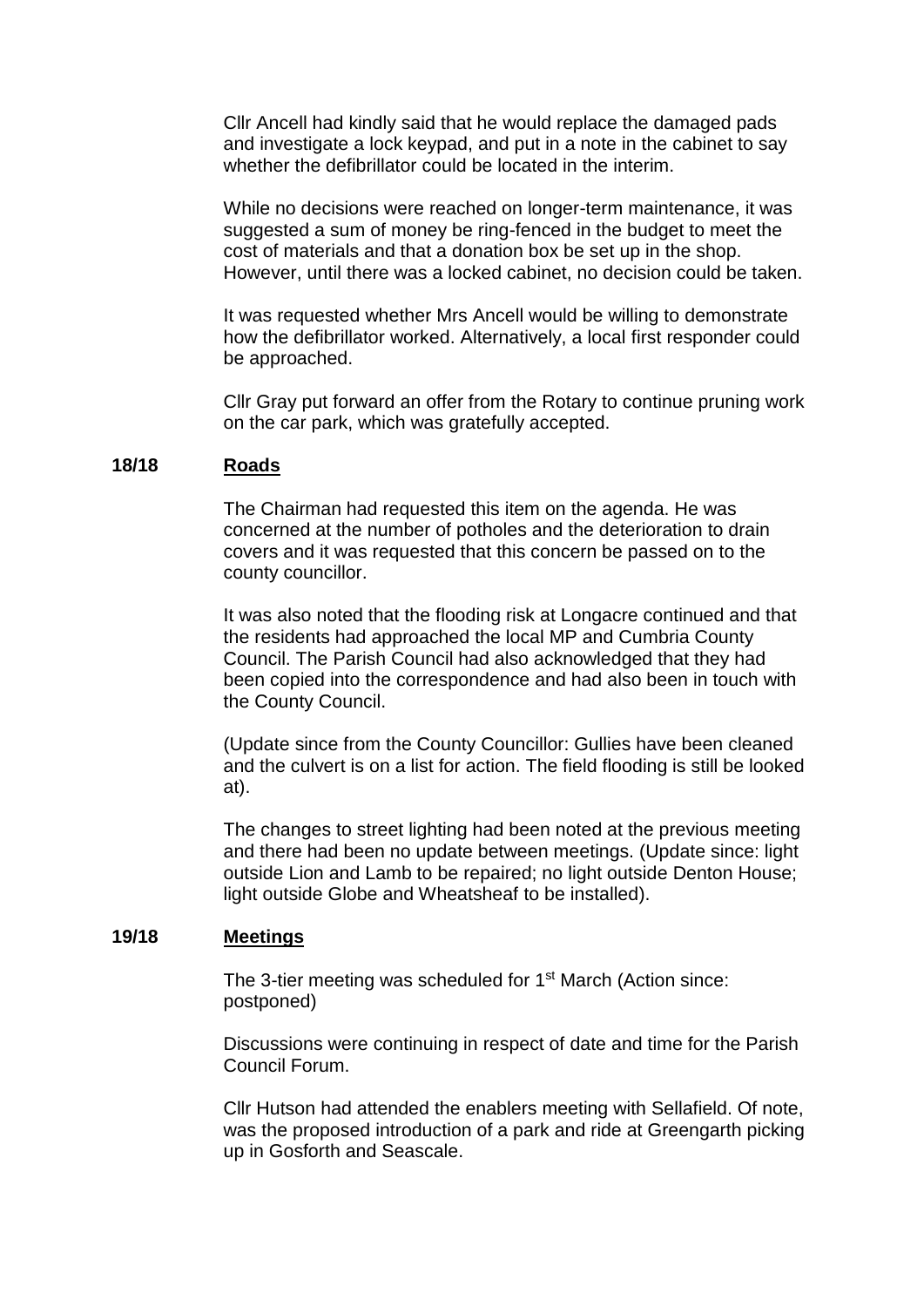Cllr Hutson also noted that there were two consultations running simultaneously on the geological disposal facility. Previously, there had been a nuclear group convened with other local parish councils and it was proposed to reconvene that group, noting that any recommendations would require the approval of the Parish Council.

Membership of the group from Gosforth Parish Council would be Cllr Hutson and it was also proposed that Cllr McKinley should join the group. It was, however, noted that Cllr McKinley may have a conflict of Interest as Chair of the LDNPA and he would need to give this careful consideration. Any other membership of the group was for the group to decide on the basis of pertinent expertise.

# **Resolved –**

- 1) That Gosforth Parish Council participate in the nuclear group;
- 2) That Cllr Hutson be appointed to the group;
- 3) That Cllr McKinley be appointed to the group (subject to any conclusions reached on conflict of interest).

# **20/18 Financial Matters**

## **Resolved –**

That the bank reconciliation to 31 January 2018 be received, noted and signed, and that payments be approved.

It was noted that £522 had been paid to the Public Hall for the balance of cost incurred in respect of the library.

It was noted that the Viking Way opening costs, which had been split three ways, had seen a payment of £42.70 paid to Seascale Parish Council.

## **21/18 Questions from Councillors**

It had been raised as to whether the Council could do anything about the use of the bridle way by delivery vehicles to the Kellbank. It was agreed that the Clerk would raise this with the Kellbank.

## **22/18 Correspondence**

It was noted that at present, there had been two expressions of interest in the Councillor role and requested that the Clerk seek the advice of CALC on the best methodology of determining between candidates, for a vote to be taken at the next meeting.

The Calc Newsletter, and the ACTion for Cumbria, correspondence had been circulated. Longacre flooding had been discussed earlier. The resignation of the Clerk had been circulated.